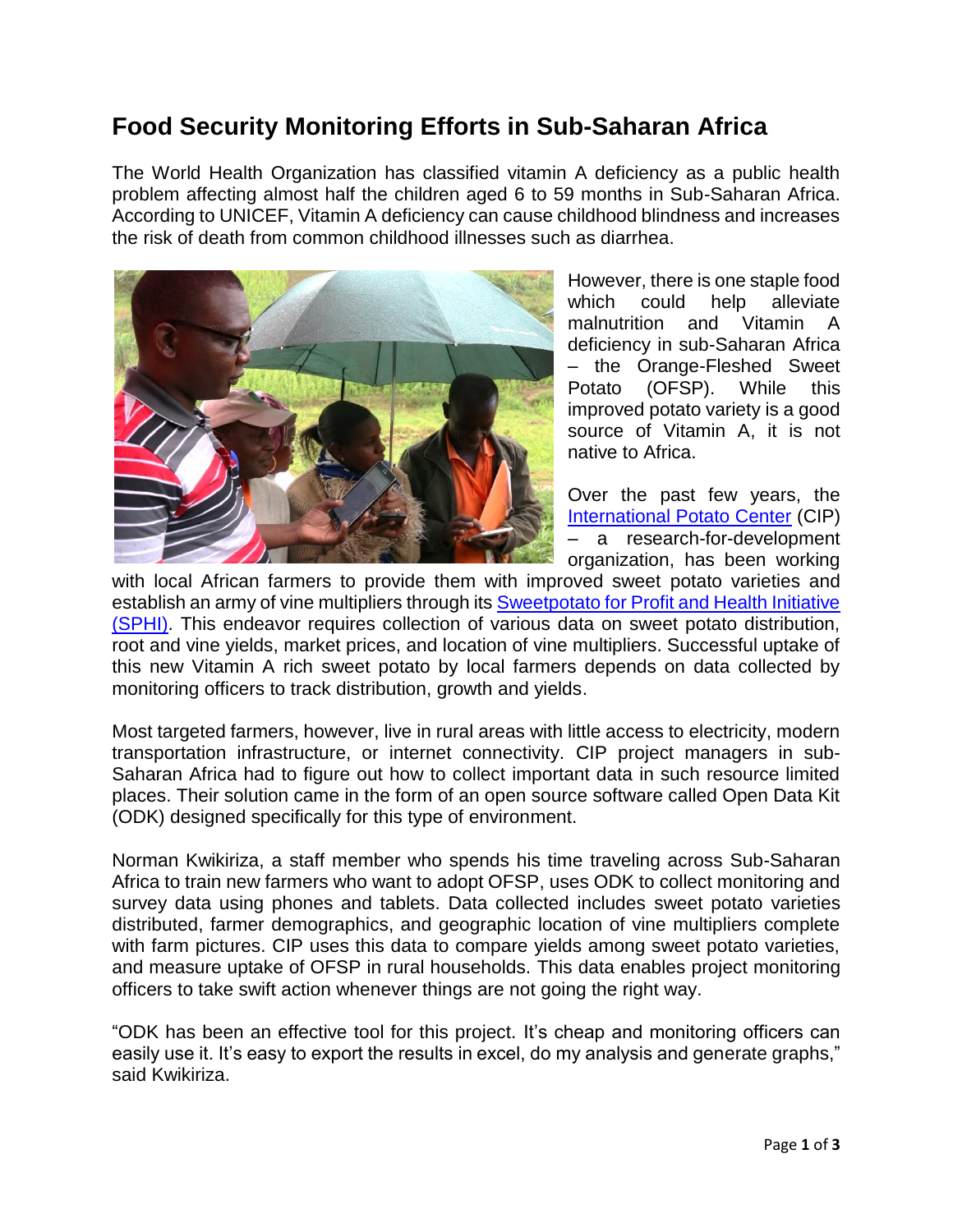ODK allows users to design data collection forms and deploy them on an android phone or a tablet. One of the benefits of the software is that you do not have to have permanent internet connection to use it. Data collectors can go out in the field, collect data on their phones or tablets, and upload the data later when they have Internet access. ODK has been extensively used in different countries from Afghanistan to Argentina, and is an example of how open source software can respond to needs of automating data collection, and making timely and quality data available for life saving interventions such as these.

"ODK proved to be the easiest tool to work with for most non-technical users in the organization with regard to form development, survey supervision and relevant data management activities after collecting the data." ~ said Luka Wanjohi, CIP Senior Knowledge Management Associate

# **Lessons learned**

Since May 2014, CIP has used ODK to map out more than 500 vine multipliers, and collect monitoring and survey data on 3,000+ households across nine countries in Africa. This data has helped CIP management to track uptake of improved sweet potato varieties and promote a healthier diet in regions where CIP operates.

ODK is a reliable alternative to automated data collection, particularly in resource limited regions. Since its inception in 2008, ODK has built a vibrant community of users and developers from Trinidad to Tanzania. This community is fairly organized and regularly shares expertise and ideas through online fora. ODK has helped organizations such as CIP collect standardized data across regions, and speed up processing and dissemination of relevant feedback to various stakeholders. Premium or additional ODK features are offered by several companies for a fee. In this regard, CIP wrote custom scripts for exporting data to statistical packages through the help of paid hosting services at ona.io. This helped to address some of the issues they had with ODK's export function.

"ODK has been useful to collect data during regular monitoring or during survey but it has a challenge when it comes to exporting data in SPSS format. Data are exported in different datasets which [takes additional] time to compile. For example, if you have a question that asks a farmer how many children he has, and proceed to ask about respective ages, the two will come up as separate datasets after you export it. [More] time will be needed to identify unique identifier of the two datasets [and] compile them into one," said Valentine Uwase, a CIP Evaluation Manager based in Kigali, Rwanda.

A couple other challenges mentioned, such as forgetting to include a question or skip patterns, relate more to survey design than any faulty set up of the application. ODK does not serve as a replacement for a survey protocol. The survey protocol details how data should be collected. It informs the design, data validations, skip patterns to include in the XLS form.